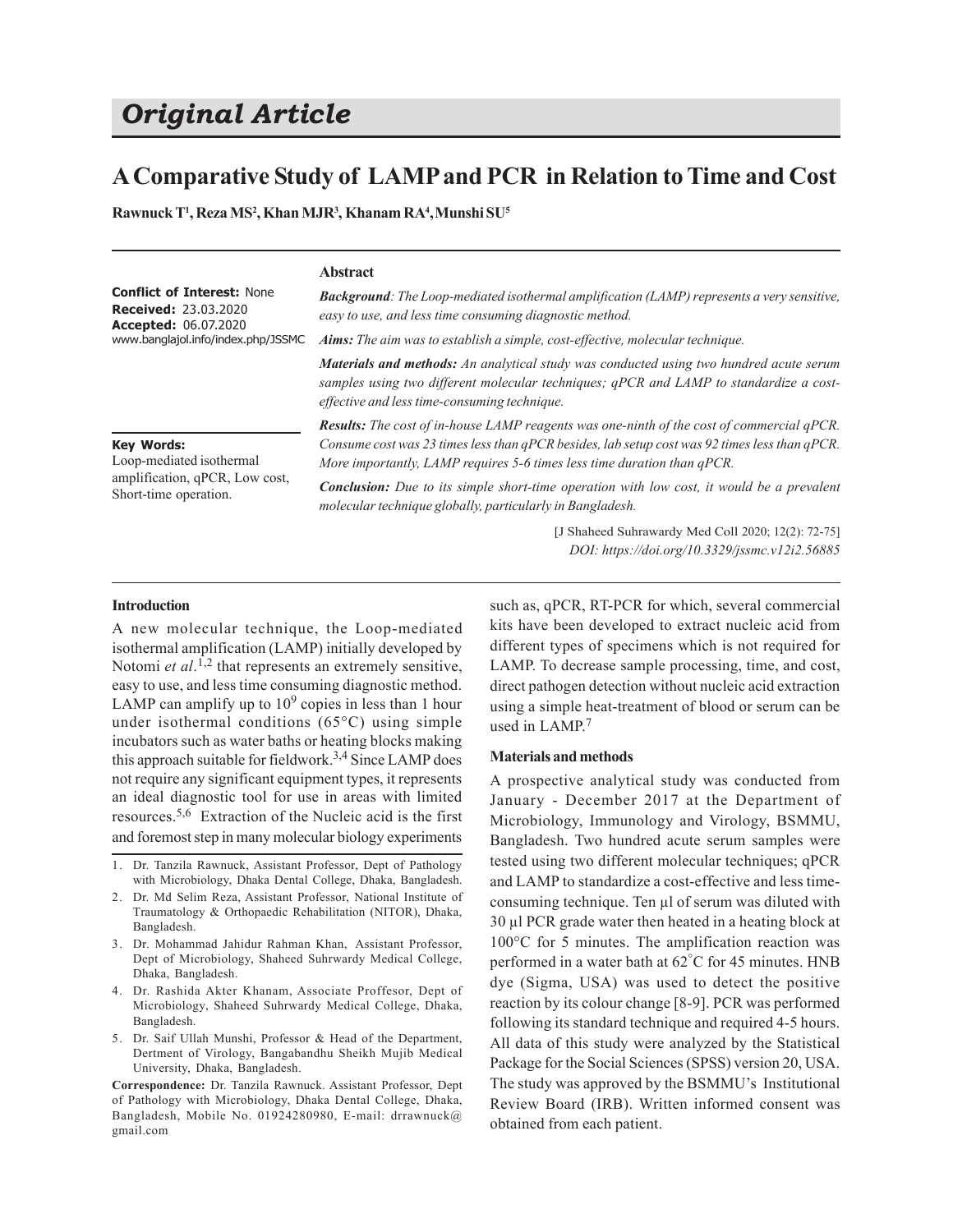## **Results**

|                                                              | Comparison of reagent cost of LAMP and qPCR |                       |              |
|--------------------------------------------------------------|---------------------------------------------|-----------------------|--------------|
| Cost categories                                              | Cost items                                  | Cost estimates (Taka) |              |
|                                                              |                                             | qPCR                  | <b>LAMP</b>  |
| A: Laboratory setup                                          | qPCR machine (ABI-7500DX)                   | 56,00,000             | Not required |
|                                                              | Vortex (Lasogene)                           | 47,000                | Not required |
|                                                              | Centrifuge machine (Plate)                  | 5,60,000              | Not required |
|                                                              | Bio-Hazard safety cabinet-clar-2A2          | 8,50,000              | Not required |
|                                                              | Heat block                                  | 2,10,000              | Not required |
|                                                              | Water bath                                  | Not required          | 1,15,000     |
|                                                              | Expert human resource                       | Same                  | Same         |
| Total $(A)$ =                                                |                                             | 7,267,000             | 1,15,000     |
| B: Consume                                                   | Gloves $(5.2/pc)$                           | 42(8 pc)              | 20.8(4 pc)   |
|                                                              | Hexisol (40 tk./bottle)                     | Same                  | Same         |
|                                                              | Tips (300/500pc)                            | 16(10pc)              | 6.64         |
|                                                              | Tips rack (600/rack)                        | Same                  | Same         |
|                                                              | Micropipettes (25000/1pc)                   | Same                  | Same         |
|                                                              | Serum separation tube (8/pc)                | $8\,$                 | Not required |
|                                                              | Serum separation tips (4/tips)              | 4                     | Not required |
|                                                              | Test tube rack (200)                        | Same                  | Same         |
|                                                              | Eppendorf tube (800/500pc)                  | 6.25(10 pc)           | 1.25(2 pc)   |
|                                                              | Eppendorf rack                              | Same                  | Same         |
|                                                              | PCR tube (3200/100pc)                       | 3.2                   | Not required |
|                                                              | PCR tube rack                               | 600                   | Not required |
|                                                              | Tissue role $(50)$                          | Same                  | Same         |
|                                                              | Liquid soap (56)                            | Same                  | Same         |
|                                                              | Refrigerator                                | Same                  | Same         |
| Total $(B)$                                                  |                                             | 679                   | 29           |
| C: Reagents                                                  |                                             |                       |              |
| RNA extraction kit<br>(Geneaid, Biotech,<br>Ltd, UK) 100 RXN |                                             | 700                   | Not required |
| Reagent cost                                                 |                                             | 1800                  | 165          |
| Total $(C)$                                                  |                                             | 2500                  | 165          |

**Table I**

Table I illustrates that lab setup cost for qPCR requires 72,67,000 taka, whereas LAMP by water bath requires 1,15,000 taka. The qPCR consumption cost was 679 taka per test where LAMP requires 29 takas per test. Reagent cost for qPCR requires 2,500 taka; however, LAMP requires 265 takas. The reagent cost of LAMP was also less than qPCR. The cost of in-house LAMP reagents was oneninth of the cost of commercial qPCR. By contrast, consumption cost was 23 times less than qPCR, and lab set up cost was 92 times less than qPCR (Table-I).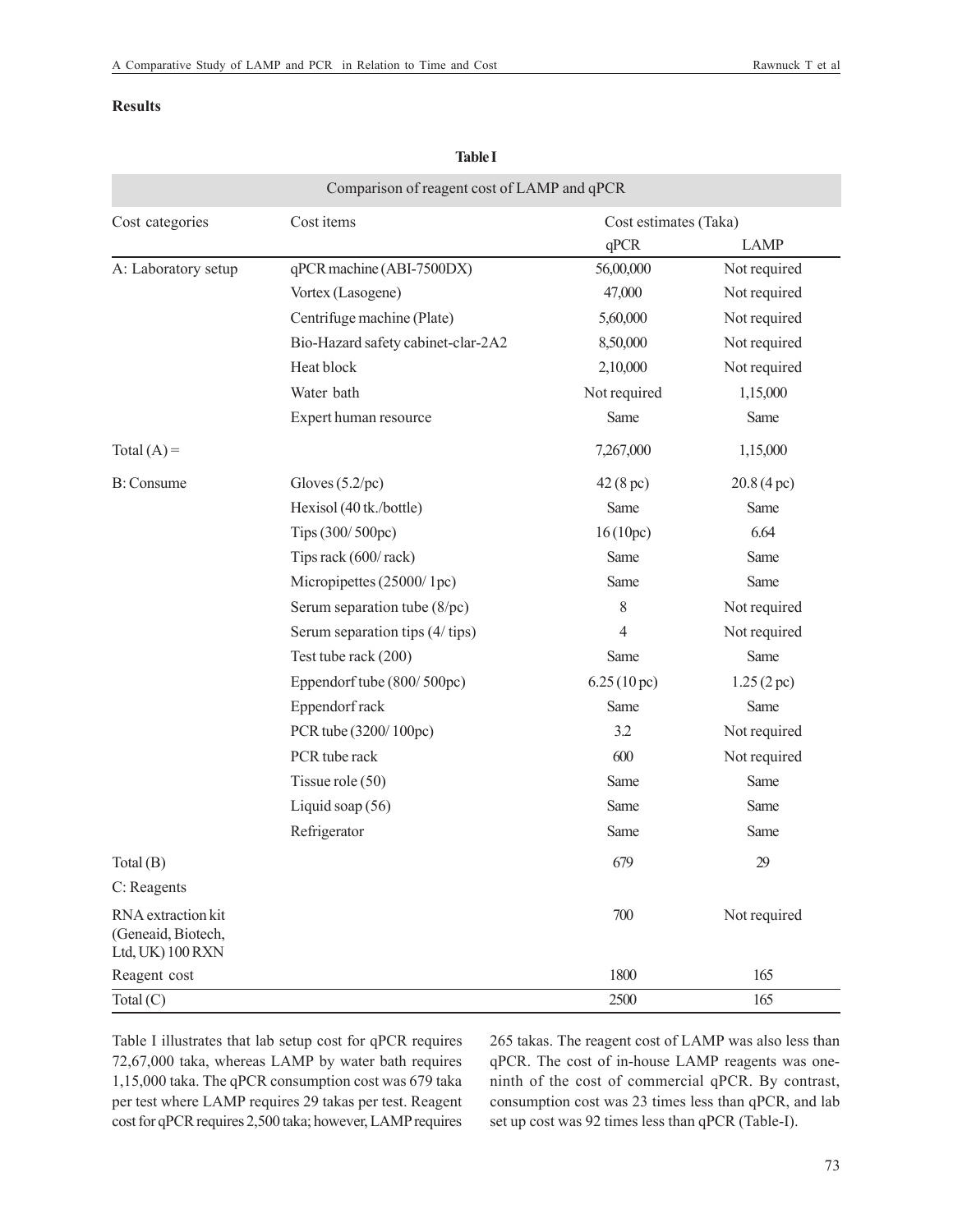| Comparative time analysis of LAMP and qPCR |             |                             |              |  |  |  |  |
|--------------------------------------------|-------------|-----------------------------|--------------|--|--|--|--|
| qPCR                                       | <b>LAMP</b> |                             |              |  |  |  |  |
| Steps name                                 | Time        | Steps name                  | Time         |  |  |  |  |
| Sample processing and preparation          | 30 minutes  | Heat preparation            | 5 minutes    |  |  |  |  |
| <b>Extraction</b> procedure                | 120 minutes | <b>Extraction</b> procedure | Not required |  |  |  |  |
| Initial denaturation                       | 120 hours   | Isothermal amplification    | 45 minutes   |  |  |  |  |
| Denaturation                               |             |                             |              |  |  |  |  |
| Annealing                                  |             |                             |              |  |  |  |  |
| Elongation                                 |             |                             |              |  |  |  |  |
| Total                                      | 270 minutes | 50 minutes                  |              |  |  |  |  |

#### **Table II**

Table II shows that LAMP's sample processing and preparation time required only 5 minutes where qPCR required 30 minutes. The extraction procedure was not required for LAMP where qPCR required 120 minutes. LAMP's amplification time required 45 minutes, whereas qPCR required 270 minutes. The sample processing and preparation time of LAMP was one-sixth timeless than qPCR. The amplification time of LAMP was a one-sixth timeless than qPCR. Overall LAMP requires 5-6 times less time duration than qPCR (Table-II).

### **Discussion**

There is an urgent requirement for prompt, easy, and accurate laboratory diagnosis of microorganisms to treat infection early and prevent its complications. Conventional methods, which include organism isolation, immunoassay, RT-PCR, and real-time PCR, ICT, and ELISA, have many drawbacks in diagnosis as they are time-consuming, costly, and require special equipment.

The relative sensitivity and specificity of LAMP assay with qPCR were 99% and 100%. The corresponding PPV and NPV of LAMP with qPCR were 100% and 99% respectively. These results were similar to the findings  $of<sup>10-11-12</sup>$  Comparing with qPCR, a good agreement was observed between these two tests, indicating that the LAMP assay can be an alternative to qPCR to detect organisms immediately from human blood.

The laboratory setup cost of LAMP requires a minimal amount of expense and can be performed using only a water bath. The cost of in-house LAMP reagents and consumption cost was less than qPCR. LAMP could be performed in a short period without any expert person.

In the study of Parida *et al. (*2005), the LAMP assay developed had allowed the rapid $13$  and accurate identification of the organisms<sup>14</sup> due to its simple operation. It would be a valuable tool for the rapid detection in wellequipped laboratories, small-scale clinical laboratories, and field situations like peripheral health care settings in developing countries.

## **Conclusion**

Due to its simple short-time operation without sophisticated equipment, it would be a valuable tool for the rapid detection of organisms in all types of laboratory settings in Bangladesh. It would be an immensely popular molecular technique for its low cost, accuracy, and rapid detection ability throughout the world.

#### **References**

- 1. Notomi T, Okayama H, Masubuchi H, Yonekawa T, Watanabe K, Amino N (2000). Loop-mediated isothermal amplification of DNA. Nucleic Acids Res; 28(12): E63.
- 2. Shu P, Chang S, Kuo Y, Yueh Y, Chien L, Sue C (2003). Development of Group- and Serotype-Specific One-Step SYBR Green I-Based Real-Time Reverse Transcription-PCR Assay for Dengue Virus Development of Group- and Serotype-Specific One-Step SYBR Green I-Based Real-Time Reverse Transcription-PCR Assay for Dengue. J Clin Microbiol; 41(6): 2408–16.
- 3. Lau YL, Lai MY, Teoh BT, Abd-Jamil J, Johari J, Sam SS (2015). Colorimetric detection of dengue by single-tube reverse-transcription-loop-mediated isothermal amplification. PLoS One; 10(9): 1–9.
- 4. Klungthong C, Gibbons R V., Thaisomboonsuk B, Nisalak A, Kalayanarooj S, Thirawuth V (2007). Dengue virus detection using whole blood for reverse transcriptase PCR and virus isolation. *J Clin Microbiol*; 45(8): 2480–5.
- 5. Markos T (2016). Loop-Mediated Isothermal Amplification Promising Molecular Diagnostic Tool for Application in Developing Countries. Adv Life Sci Technol; 49:34–43.
- 6. TBG (2016). Benefits of Molecular Diagnostics Research. http://www.tbgbio.com/en/ rsesearch\_development/ front benefits of molecular diagnostics.